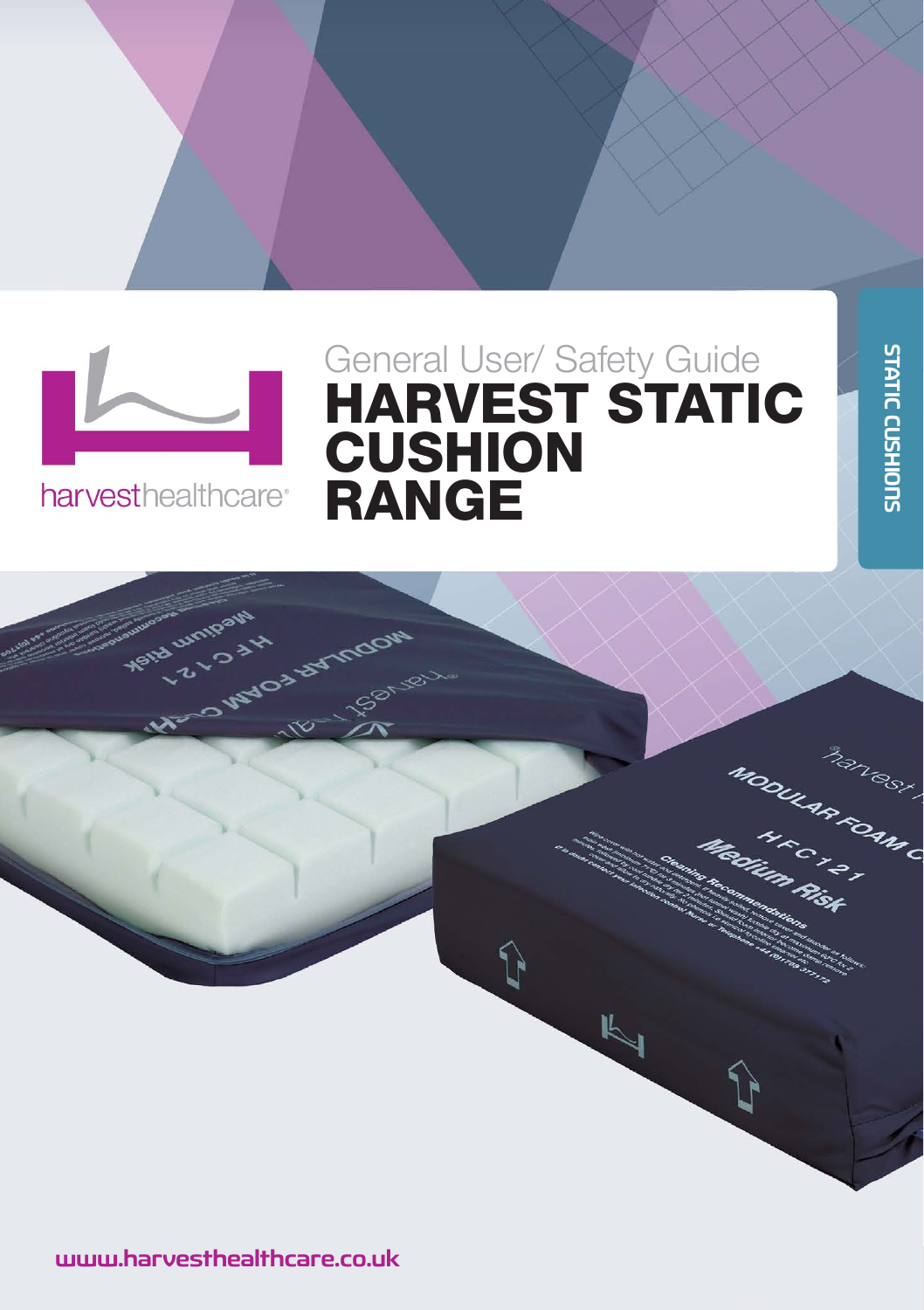



#### READ THIS INSTRUCTION MANUAL CAREFULLY. PLEASE NOTE THE CUSHION RANGE OVERVIEW IN PARTICULAR THAT THE SAFETY INSTRUCTIONS MUST BE OBSERVED.

## WARNING Please ensure that this booklet is read prior to first use.

Please refer to the information in this booklet as a guideline only.

Harvest Healthcare Ltd recommend that prior to using this product, a full risk assessment must be completed by a qualified professional, in order to determine that the correct product is suitable for each individual.

Do not use this product for / whilst lifting the patient. This will damage the product and could put the patient at risk.

Ensure that this product is used the correct way up.

Facial contact with the cover may cause suffocation.

Do not allow sharp objects to prenetrate the cover material.

Do not expose this product to open flames / no smoking.

#### SYMBOLS USED





on LOW



Do NOT dry clean



Wash at 80°C

Tumble dry

Do NOT bleach



 $\epsilon$ 



phenols

No NOT iron CE mark DO NOT USE NO



|                                                 | WIDTH /<br>DEPTH (MM) | THICKNESS<br>(MM) | <b>MAX PATIENT<br/>WEIGHT (KG)</b> | RISK<br>LEVEL | <b>BRADEN<br/>SCALE SCORE</b> | <b>WATERLOW</b><br>SCORE |
|-------------------------------------------------|-----------------------|-------------------|------------------------------------|---------------|-------------------------------|--------------------------|
| <b>MODULAR FOAM</b><br><b>CUSHION</b>           | 430                   | 95                | 95                                 | Medium        | $15 - 18$                     | $5 - 10$                 |
| <b>MODULAR FOAM</b><br><b>CUSHION (LARGE)</b>   | 500                   | 95                | 108                                | Medium        | $15 - 18$                     | $5 - 10$                 |
| <b>VISCO SANDWICH</b><br><b>CUSHION</b>         | 430                   | 95                | 127                                | Medium        | $13 - 14$                     | $5 - 10$                 |
| <b>VISCO SANDWICH</b><br><b>CUSHION (LARGE)</b> | 510                   | 95                | 139                                | Medium        | $13 - 14$                     | $5 - 10$                 |
| <b>VISCO TOP</b><br><b>CUSHION</b>              | 430                   | 76                | 127                                | High          | $10 - 12$                     | $15 - 20$                |
| <b>VISCO TOP</b><br><b>CUSHION (LARGE)</b>      | 510                   | 76                | 139                                | High          | $10 - 12$                     | $15 - 20$                |
| <b>REFLECT</b><br><b>CUSHION</b>                | 430                   | 100               | 127                                | High          | $10 - 12$                     | $15 - 20$                |
| <b>REFLECT</b><br><b>CUSHION (LARGE)</b>        | 500                   | 100               | 139                                | High          | $10 - 12$                     | $15 - 20$                |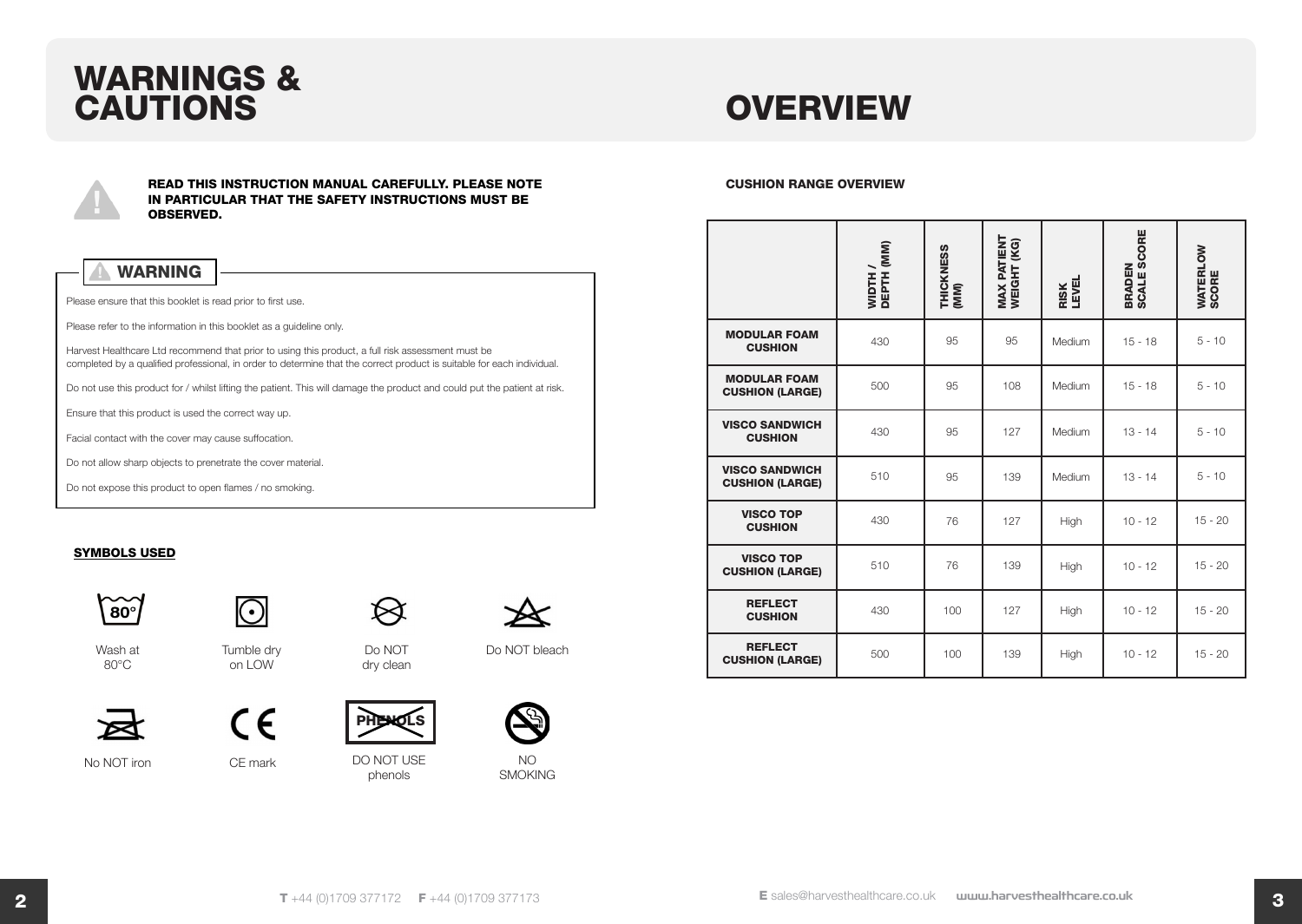# GENERAL USE

#### INSTRUCTIONS FOR USE

Check that the safe working load of the cushion is suitable for the intended user. Do not exceed the max patient weight of the cushion (see page 3).

Ensure that the Risk Factor is suitable for the intended user. To help prevent pressure damage it is important that patients reposition themselves, or are repositioned regularly.

Cushions are delivered in plastic covers for protection; these covers must be removed before use. Avoid using any additional covers/padding between the patient and the support surface, as this may affect its pressure reducing qualities.

#### CUSHION INSPECTION RECOMMENDATIONS

Cushions should be checked regularly to ensure they remain 'fit for purpose', clinically effective and pose no risk of infection to either the patient or the carer.

Harvest Healthcare Ltd recommend that a thorough inspection of both the interior (foamcore) and exterior (cover) of the cushion is carried out weekly, or each time a new patient is placed on the cushion. Visual checks should be carried out daily to identify any significant signs of damage or infection risk.

If any signs of contamination are identified on the cover, thecushion should be withdrawn from use immediately and the cover replaced. If the foam and/or the cover are showing signs of contamination or excessive wear the cushion should be removed from use immediately and the entire cushion replaced.

#### CUSHION CLEANING AND CARE

Cushions are fully encased in a protective waterproof, multi-stretch PU cover to prevent fluid ingress from damaging the foam core. The Cushion cover should be cleaned regularly in accordance with your organisation's disinfection protocol.

For full cleaning procedures for our cushions see page 6.

## GENERAL USE

#### MOVING, HANDLING AND STORAGE

Where possible, cushions should be stacked flat.

Do not drag or pull cushions by the cover.

#### WARRANTY

#### Foam Inner

All Harvest Healthcare Ltd Static Foam Cushions are covered by warranty for a period of 3 years. Damage through incorrect use will invalidate this warranty.

#### Cushion Cover

All Harvest Healthcare Ltd Cushion covers are covered by warranty for a period of 12 months. Damage through incorrect use and penetration by sharp instruments will invalidate this warranty.

#### **GUARANTEE**

Harvest Healthcare Ltd guarantees to repair or replace all goods issued to its customers which are found to be defective whilst still under their applicable warranty period. All warranties are subject to our standard terms and conditions of sale which can be found on our website or by request to Harvest Healthcare Ltd.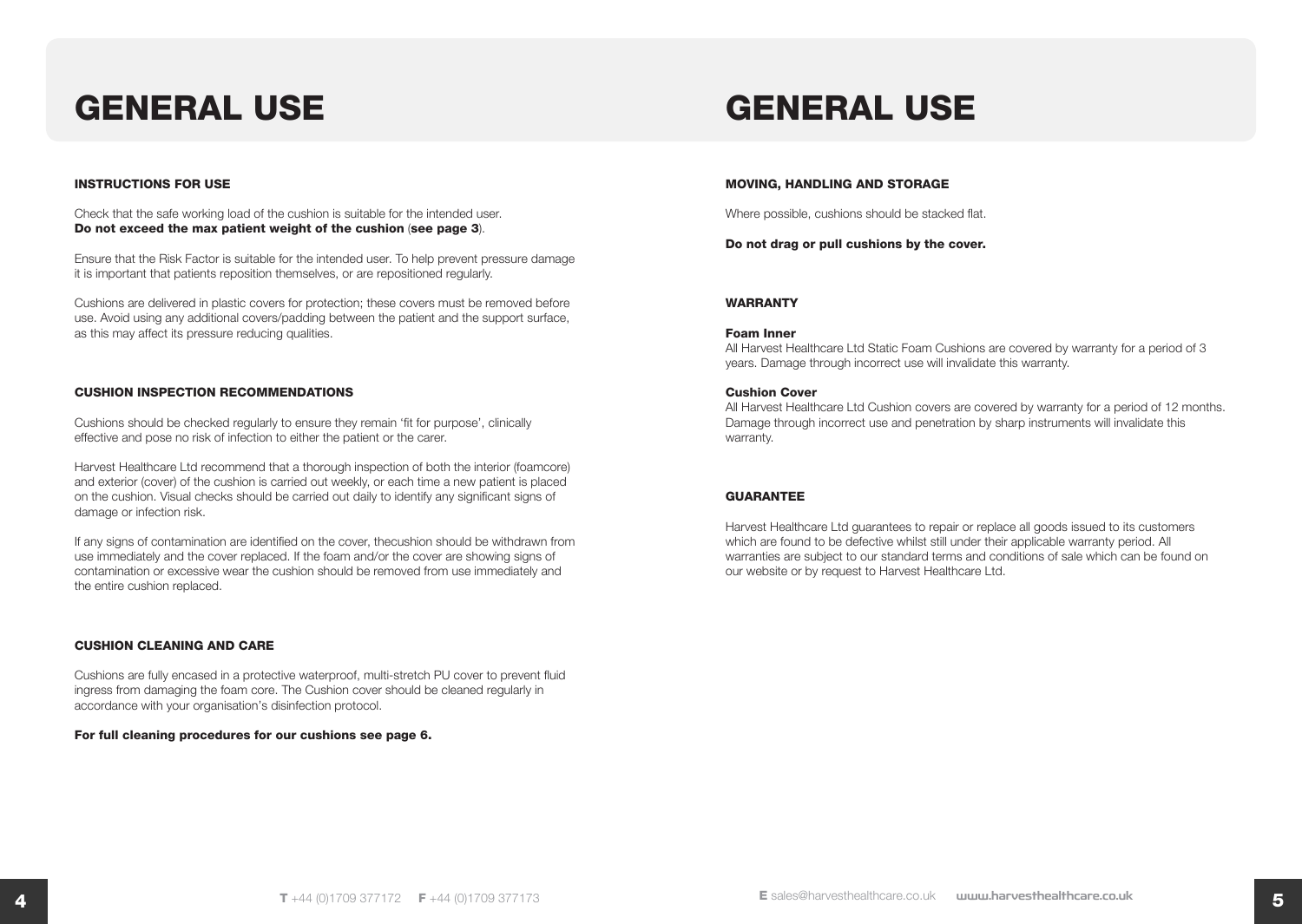# **CLEANING & CARE**

## WARNING

Eye protection, gloves and protective clothing should be worn when carrying out cleaning and disinfection procedures.

When disinfecting the system, Harvest Healthcare recommends the following guidelines which have been developed to comply with recognised infection control procedures. These procedures are also to be used to prevent cross infection when transferring the system between patients.

#### CUSHION COVER

During general use the cushion can be cleaned by wiping with a mild detergent solution.

Where necessary the cushion cover can be removed for laundering or sterilisation. Where there is staining or body fluids on the cushion, wash thoroughly with soap and water, then wipe with a sodium hypochlorite solution diluted to 1000ppm before laundering.

Cushion covers may be laundered as follows:

- 1 Pre wash Cold 10 minutes<br>2 Main Wash 80°C 10 minutes
- Main Wash 80°C 10 minutes
- **3** Followed by cold rinses and extraction.



Do not use abrasive cleaners, phenol disinfectants, solvents or alcohol-based cleansers, e.g. Dettol, Phenicol, Hibiscrub, Clearsol, Stericol, Hycoline, as these will damage the cover materials.

Do not iron.



Ensure that the cushion is thoroughly dried before use or placing in storage.

HYPERCARBONATE AND PHENOL-BASED SOLUTIONS SHOULD NOT BE USED AS THESE WILL DAMAGE THE CUSHION COVER

# **TECHNICAL<br>SPECIFICATION**

#### CUSHION RANGE TECHNICAL SPECIFICATION

|                                               | FIRE TESTING<br>(FOAM) | NOMINAL DENSITY<br>RANGE (KG/M3) | <b>NOMINAL HARDNESS</b><br>RANGE (N) | <b>COVER<br/>MATERIAL</b> | FOAM<br>TYPE        |
|-----------------------------------------------|------------------------|----------------------------------|--------------------------------------|---------------------------|---------------------|
| <b>MODULAR FOAM</b><br><b>CUSHION</b>         | BS5852-1<br>1988       | $40 - 42$                        | 155 - 290                            | PU - Stitched             | <b>High Density</b> |
| <b>MODULAR FOAM</b><br><b>CUSHION (LARGE)</b> | BS5852-1<br>1988       | $40 - 42$                        | 155 - 290                            | PU - Stitched             | <b>High Density</b> |
| <b>VISCO SANDWICH</b>                         | BS5852-1               | $50 - 52$                        | $220 - 155$                          | PU - Stitched             | Multi Vasco         |
| <b>CUSHION</b>                                | 1988                   | $48 - 52$                        | $40 - 70$                            |                           | <b>High Density</b> |
| <b>VISCO SANDWICH</b>                         | BS5852-1               | $50 - 52$                        | $220 - 155$                          | PU - Stitched             | Multi Vasco         |
| <b>CUSHION (LARGE)</b>                        | 1988                   | $48 - 52$                        | $40 - 70$                            |                           | <b>High Density</b> |
| <b>VISCO TOP</b>                              | BS5852-1               | $32 - 34$                        | 155 - 195                            | PU - Stitched             | Visco Topped        |
| <b>CUSHION</b>                                | 1988                   | $48 - 52$                        | $40 - 70$                            |                           | <b>High Density</b> |
| <b>VISCO TOP</b>                              | BS5852-1               | $32 - 34$                        | 155 - 195                            | PU - Stitched             | Visco Topped        |
| <b>CUSHION (LARGE)</b>                        | 1988                   | $48 - 52$                        | $40 - 70$                            |                           | <b>High Density</b> |
| <b>REFLECT</b>                                | BS5852-1               | $50 - 52$                        | $90 - 120$                           | PU - Stitched             | Multizone           |
| <b>CUSHION</b>                                | 1988                   | 48-52                            | $40 - 70$                            |                           | Vasco               |
| <b>REFLECT</b>                                | BS5852-1               | $50 - 52$                        | $90 - 120$                           | PU - Stitched             | Multizone           |
| <b>CUSHION (LARGE)</b>                        | 1988                   | 48-52                            | $40 - 70$                            |                           | Vasco               |